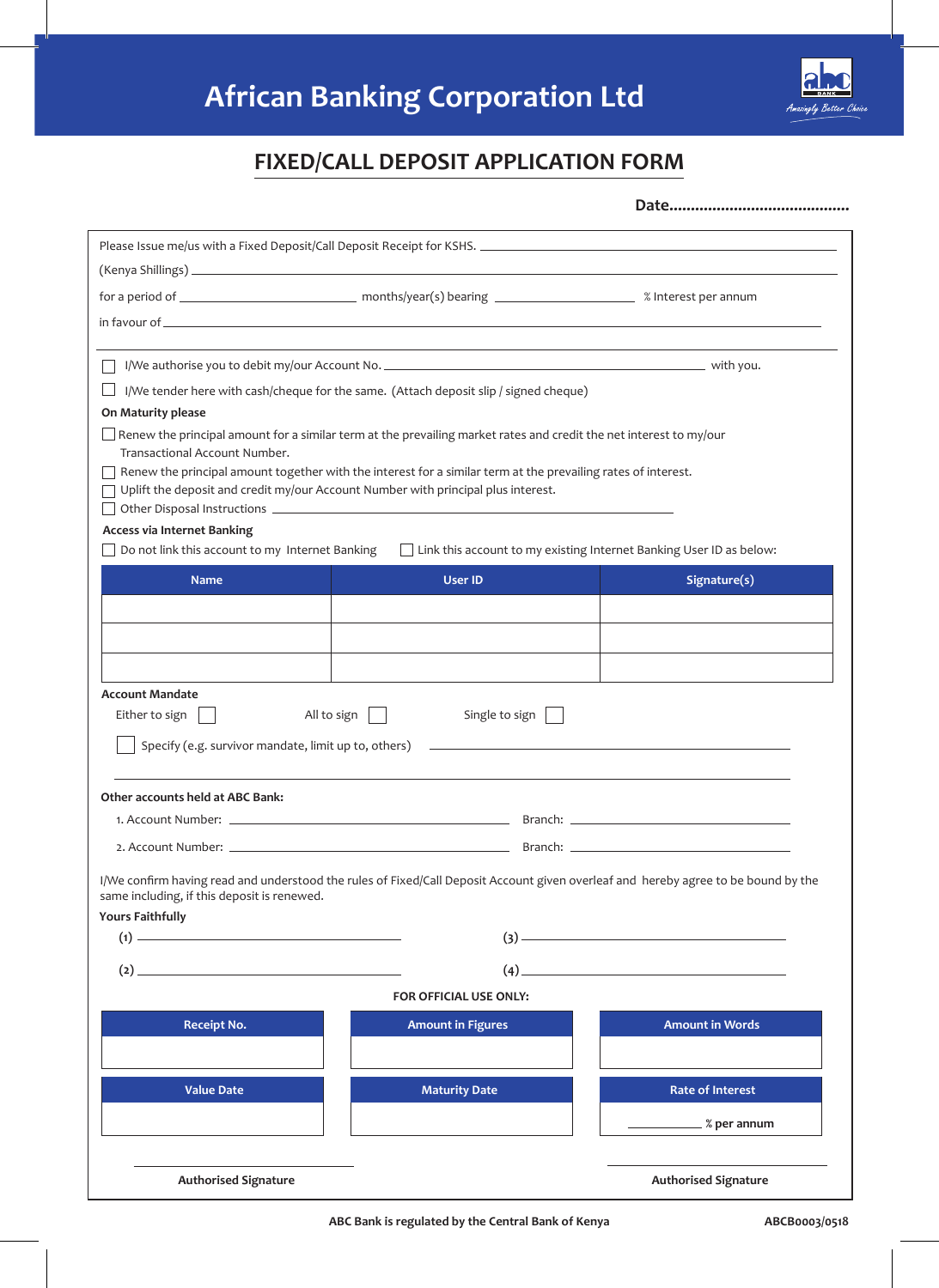## **FIXED / CALL DEPOSIT ACCOUNT TERMS AND CONDITIONS**

These terms and conditions apply to instructions received by the Bank to place funds in a fixed deposit or call deposit and open a fixed or call deposit account. Without limitation to the terms herein the terms and conditions of the Transactional Account held with the Bank and the General Terms and Conditions of the Bank as may be amended from time to time shall apply to the fixed and call deposit account. If there is any conflict between the following specific terms and conditions and terms and conditions of the Transactional Account held with the Bank and the Bank's General Terms and Conditions, these specific terms and conditions shall apply subject to any further agreement made in writing between the Bank and the Customer. The Bank's acceptance of the customer's application for opening a Fixed/Call deposit account with the Bank is based on the customer having read and agreed to the following terms and conditions.

### The Customer hereby acknowledges and agrees that:

1. The Bank shall require to receive clear written instructions before initiating and establishing a Fixed or Call Deposit Account. The Bank shall not be obliged to accept from me/us any oral, facsimile or telephone instructions and the Customer agrees to indemnify the Bank against any improper/fraudulent deposit instruction purported to be received by me/us. The Customer shall furnish the Bank with all the required documentation necessary for the Bank to implement the instructions. The Customer understands and agrees that the acceptance and continuance of a Deposit is entirely at the discretion of the Bank.

2. Any interest payable on the Contract shall only be paid on the date of expiry of the Contract. However, the Bank may upon request of the Customer, in its absolute discretion, repay a receipt prior to its maturity which may be subject to a charge or penalty to be determined by the Bank.

3.The calculation of interest on any fixed/call deposits shall be based on the actual number of days it was deposited in the Fixed/Call Deposit Account but excluding its uplifting date.

4. Where the Contract is not renewed by the Customer at the date of expiry the Bank may at its discretion renew the Contract at the Bank's prevailing deposit rate for a similar period of time as the previous Contract, subject to such maximum renewal period as the Bank may in its sole discretion decide. The Bank reserves the right not to accept or renew the Deposit.

5. All payments obligations of the Bank hereunder, including its obligation to pay principal and interest, are payable solely at the Bank offices unless otherwise directed by the Bank. Interest payable is subject to the deduction of the applicable tax and fees levied by the Government of Kenya, unless the customer is are exempted.

6. In addition to any general lien or similar to which the Bank as bankers may be entitled by Laws of Kenya, the Bank may at any time and without notice combine or consolidate all the Customer's Deposits and set-off against any liabilities the Customer has with the Bank. For purposes hereof, 'liabilities' includes without limitation loans, guarantees, costs, fees, charges, bounced cheques, court orders, KRA directives, taxes, indemnity amounts and/or third party claims.

7. The Bank shall not be liable in the event of delayed or omitted delivery of funds due to events beyond its control or for reason of force majeure, or for the unavailability of the funds credited to my/our account(s) due to restrictions on convertibility or transferability, requisitions, involuntary transfers, acts of war or civil strife, or other similar causes beyond its control, in which circumstances no other branch, subsidiary or affiliate of the Bank shall be responsible thereof.

8. Where the Contact is operated on an 'Either/or Survivor' Mandate, any instructions relating to the Contract except for the termination thereof may be done by either party individually. The Bank may assume that the instructions given by one party regarding the Contract has been authorised by the other party;

9. Where the Contract is operated on Joint Mandate, each party is only authorised to give instructions relating to the Contract together with the other party (or as specified in the Mandate). The Bank shall not be held liable for refusing to act or for any delay in accepting the Customer's instructions where only one party gives instructions;

10. If any party gives instructions that conflict or appear to conflict with instructions given by another party, the Bank may refuse to act on such instructions until the conflict is removed to the Bank's satisfaction.

11. The Bank can at any time close the Account, withdraw, suspend or cancel any service in relation to the Account as it deems fit with prior notice to the Customer.

12. This Contract is governed by and is subject to the Bank's Tariff then prevailing and the Customer shall pay to the Bank the amounts stipulated in the Tariff, which shall be calculated on the face value of the amount of the Contract.

13. Subject to confirmation of availability of funds in the customer account or by way of a cash deposit and upon receipt of the duly completed Fixed/ Call Deposit Account instructions form, the Deposit shall be fixed for same business day value if received during business hours of any business day or for next business day value if received after business hours of any business day. For purposes hereof "business day" means a day (other than Saturday, Sunday or a public holiday) on which the Bank is open for business and "banking hours" means from 8.30am to 4.30pm.

14. Where a Deposit is made by cheque or other non-cash instrument, the value date will commence only upon actual receipt by the Bank of the proceeds from the drawer bank. The Deposit Receipt will be issued subject to receipt of the proceeds in cleared funds. If a cheque is dishonoured, the Bank reserves the right to cancel the purported placement and the Deposit Receipt (if any will have been issued) will be void with immediate effect. Any cheque or non-cash instrument which has been dishonoured may be returned by post to the Customer at the last known address in our records at your own risk and expense. In relation to fund transfers (including RTGS) for credit into the Account, the value date will commence only upon actual receipt of the funds by the Bank.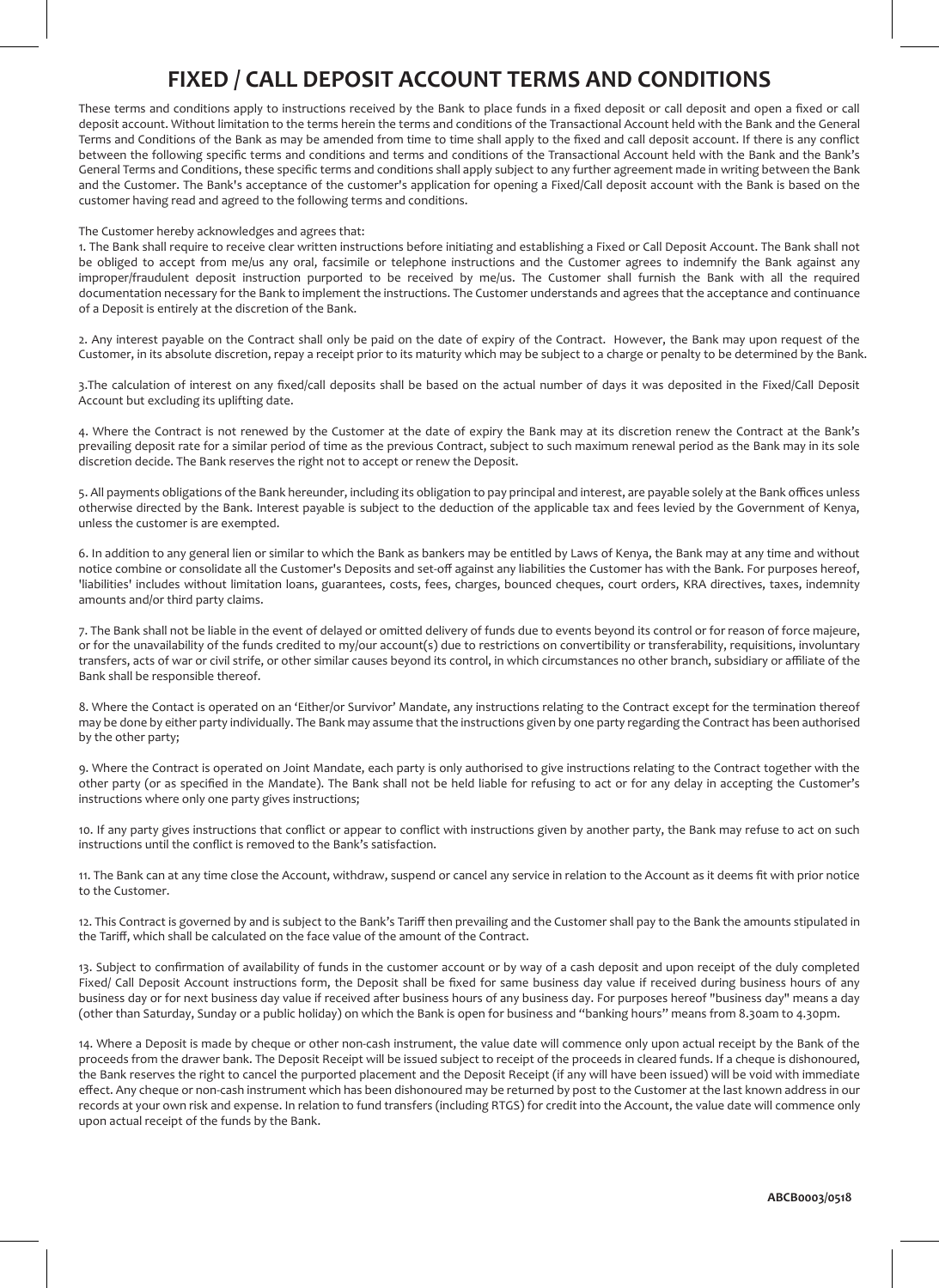15. All payments to be made by the Customer in respect to the Contract shall be made without set-off or counterclaim and free and clear of any withholding or deductions (save as required by law) for any present or future taxes, levies, imposts, duties or other charges. If the Customer is obliged by law to make any such withholding or deduction, the Customer will pay the Bank in the same manner and at the same time such additional amounts to ensure that the Bank receives a net amount equal to the full amount which the Bank would have received if no such deduction or withholding had been required to be made.

16. A Deposit Receipt will be issued in respect of each deposit to an to Fixed/Call Deposit Account. The Customer should be careful to keep the Deposit Receipt safely as the Bank shall not accept responsibility for any loss caused to the Customer if, through the Customer's negligence, any unauthorized person obtains possession of the Deposit Receipt and fraudulently obtains or withdraws any funds of the Customer from the Fixed/Call Deposit Account.

17. The production of the original Deposit Receipt to the Bank's officials is not evidence that the Deposit is still subsisting, and shall not by itself constitute sufficient evidence to rebut any records in our systems indicating that the Deposit has been uplifted.

18. The Customer (and in the case of joint accounts, all joint account holders) must give the Bank notice in writing immediately when a Deposit Receipt is lost, stolen or misplaced. The Bank may issue a new Deposit Receipt to the Customer to replace a lost or damaged one upon receiving a satisfactory explanation from the Customer and the Customer issuing the Bank with an indemnity in the Bank's approved format and further; upon the Customer paying a fee of such amount as is to be determined at the sole discretion of the Bank from time to time. The Customer shall not hold the Bank responsible or liable for any loss or damage due to delay in issuing the duplicate receipt for any reason whatsoever.

19. The Deposit Receipt issued by the Bank must be presented by the Customer in person for verification by the Bank if the Customer intends to withdraw the Deposit before maturity.

20. Any change in the address of the Customer should at once be communicated to the Bank at the Branch whether the deposit is kept.

21. The Customer's obligations under the Contract may not be assigned or transferred without the written consent of the Bank.

22. In the event of death/mental incapacity of sole account holder, the Bank will not be liable to act on any instructions given until duly confirmed letters of administration are availed. In the case of mental incapacity a court order appointing a guardian ad litem must be availed for authority to operate the account.

23. This Contract is subject to and is governed by all the laws, regulations, administrative rules and/or orders of the Government of the Republic of Kenya, the Central Bank of Kenya or any other fiscal, monetary or other authority, in force from time to time and the Customer agrees to submit to the jurisdiction of the Kenya courts.

24. If any change in any applicable law or regulation or in the application or interpretation thereof by any government authority charged with the administration thereof or if any official requirement or request (not having the force of law) shall impose any conditions with respect to the Contract, then and in every such case, the Customer (whether jointly or severally) shall on demand indemnify the Bank on a full and unqualified basis against any liability, loss or expense which the Bank shall certify as incurred by it as being a consequence of any default in payment by the Customer and/or by virtue of any such laws, regulations, decrees, administrative rules or orders.

25. By signing this form, the Customer confirms that he has the authority and capacity to perform the Customer's obligations hereunder and agrees to indemnify the Bank for any losses incurred by the Bank as a result of the Bank implementing the Customer's instructions.